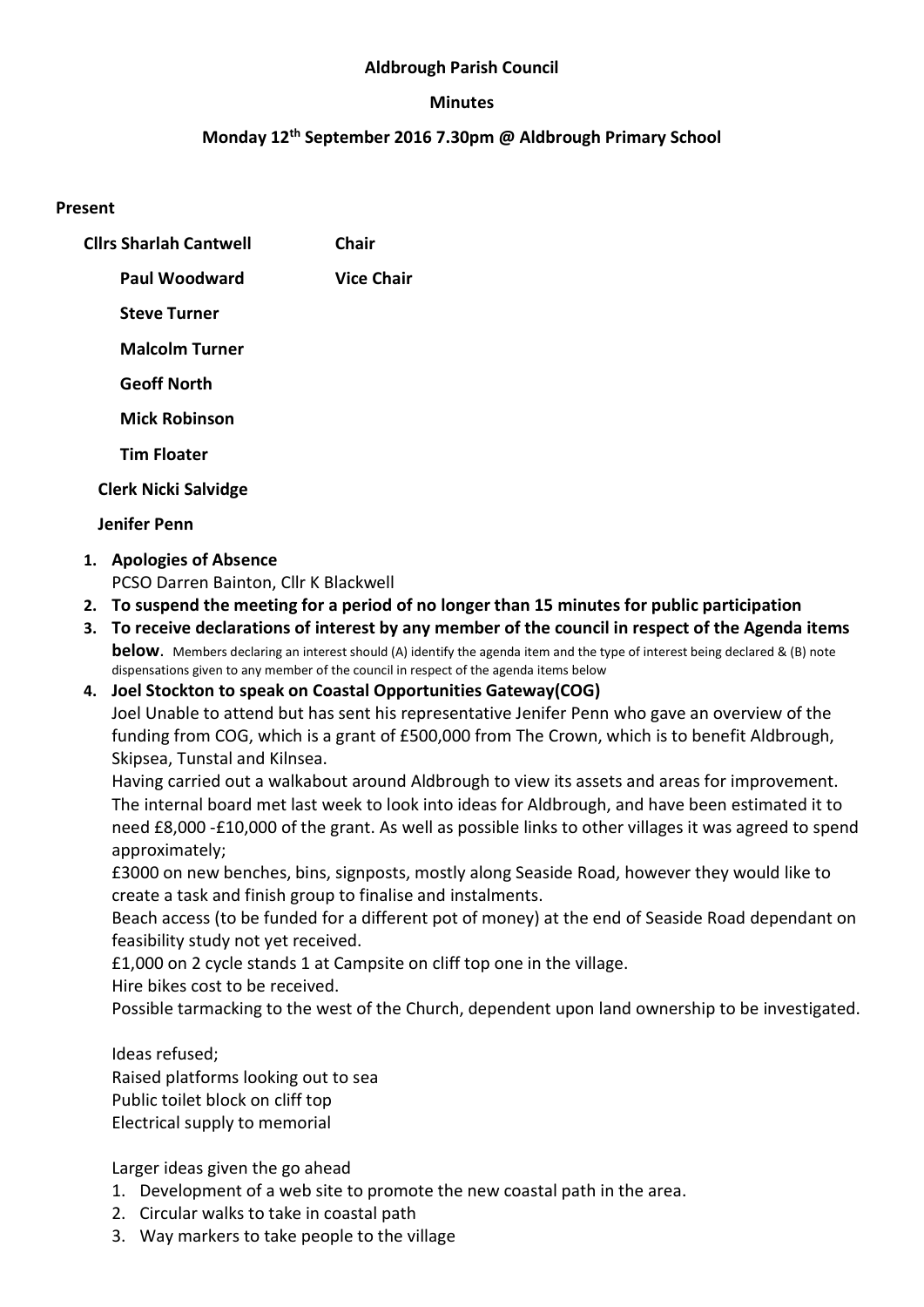- 4. Signposts to point out to sea showing lost villages with pull out information of historical interest.
- 5. Public art- people will be invited to make an artist's impression of what makes Aldbrough special and sited in agreement with the task group.

The actual route of the coastal path yet to be agreed, concern raised over access to avoid coast around the firing range and possible danger to anyone walking along the main road.

Cllr North asked how close the path would be to cliff top with concern to possible loss of path and danger created by coastal erosion. It was explained that Natural England will pay the initial outlay for the path and any re-routing /upkeep would be financed by ERYC.

When asked how the funding was used it was explained as being used with  $\frac{1}{2}$  going to business support.

£50,000 to providing a beach access.

Wages for staff working on the project and some funding to hold celebratory events in each village at the end of the project.

As there is no fixed costs as yet they are expecting some changes to amounts. The grant has been granted an extension due to the coastal path running behind schedule, the route expected to go out for consultation within the next few weeks for a period of 8 weeks will be available via www.gov.uk/naturalengland

To finish , Jennifer reiterated all beach access ideas classed as desirable, but must wait for feasibility study results to get the final say. But they are hopeful that they will get an access point along the coast.

5. To approve last month's minutes held Monday 8<sup>th</sup> August 2016 Agreed

# 6. To present the financial accounts – Chair to approve and sign

Additional payments made not showing on this month's accounts PKF Liitlejohn auditors £120 MH Wood For grass cutting £200

Paul Eldred Bridge repair £100

Cllr Cantwell plants £18.00

Aldbrough Village Hall for purchase of emergency box items £35.41

M H Wood grass cutting £160

Audit returned with no issues for 2015-2016 accounts however highlighted issues regarding 2014- 2015 accounts not being accurate (Bank reconciliation, incorrect amounts submitted in accounts not taking into account unrepresented cheques, and information that minutes now need to show that the council have agreed separately sections 1 and 2.

Notice to offer copies of accounts to go up in notice board until 30<sup>th</sup> September at a cost of £10 per copy

# 7. Police Matters

Burglary of tools from shed on Hornsea Road

# 8. Matters arising – Chair to receive updates on 'Resolves'

Culvert Seaside Road – Drainage team looking into

Pearson Coaches- the School keep clear markings are only advisory. If the schools wishes to make them mandatory a cost of £3500 will be made, this will only however be mandatory during school starting and leaving times, anyone will be able to park there outside these times. Clerk to pass on e mail to Cllr. Woodward and pass on his details to ERYC as a school contact.

Citizen Link-ERYC Grounds team to look into site.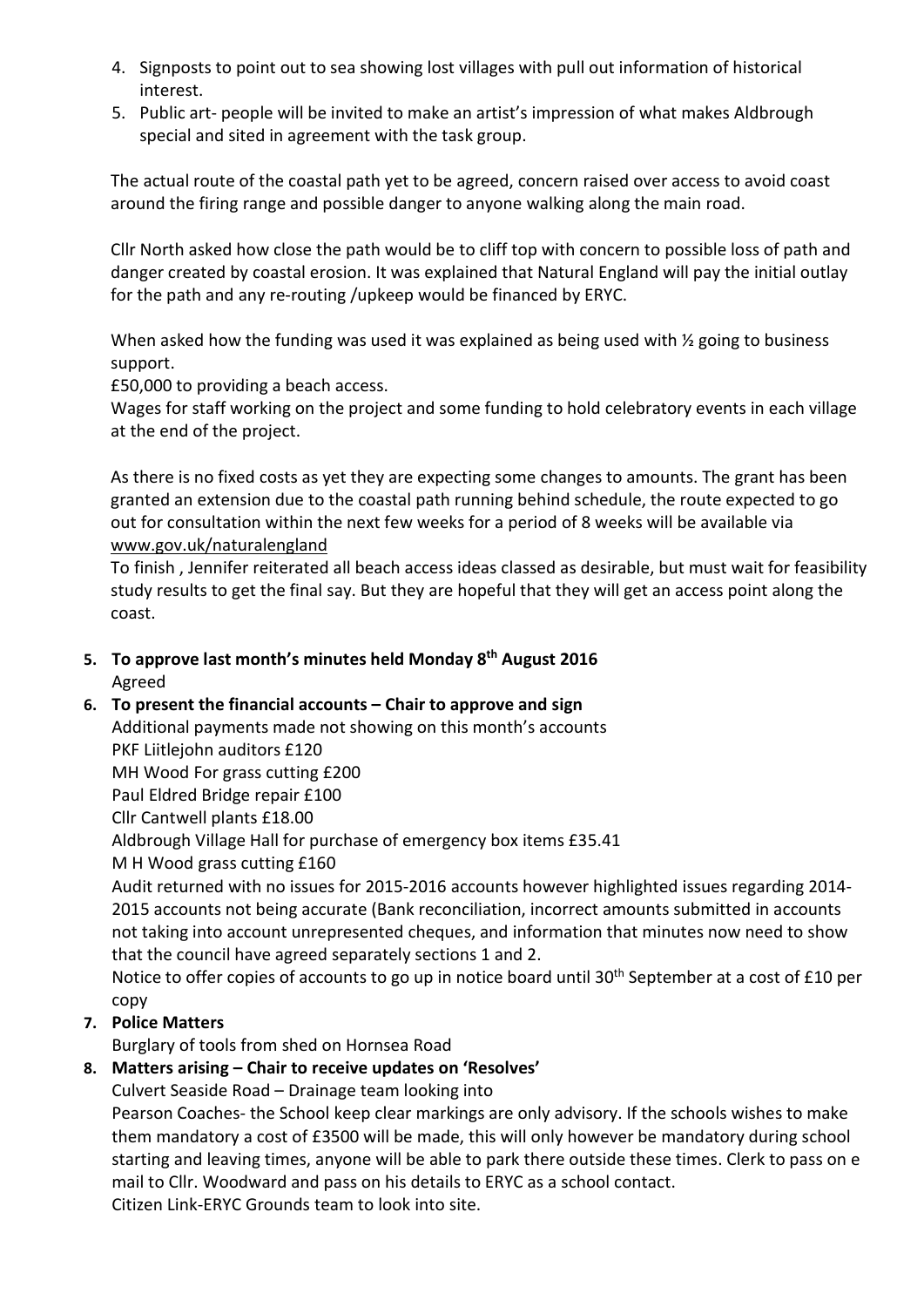Parking corner of Castle Rise – response from highways, Parking on corners and junctions is difficult to address. Whilst the Highway Code clearly states that you should not park opposite or within 10m of a junction many drivers ignore this advice (I am sure is some instances this is due to lack of suitable parking spaces) and unless the police deem that obstruction is being caused then enforcement is not possible without some form of waiting restriction being in place. Obviously it is not feasible to provide restrictions round every junction within the East Riding and as the cost of the Traffic Regulation Order that is required to make the lines legal is approx £3500 then funds have to be directed at sites where there is a history of accidents or serious concerns for road safety. I have checked our accidents records and there is no information to suggest that there is any history of accidents on North Street & Castle Rise - in light of this I am sorry that we will not be able to introduce and new restrictions in the foreseeable future.

New Councillor – some expressions of interest, but no official applications.

Andrew Chudley –has only responded today, to say that he has been on leave and payments will be arranged next week.

Allotments- Cllr. S Turner is still working on sorting out the allotments, Mr Valentine has now requested he go on the waiting list.

Speeding issue Andy Burton – He thought that the issue had been resolved and is looking into further.

Lines in Road- these will cost £500 for speed and count lines or one line to count vehicles only £450, in one place only placed outside play area. Having spoken to Inspector Coultard he is not aware of any feedback regarding police camera information, he was also unaware that the ERYC had requested police speed camera checks. Clerk has been in touch with Safer Roads to ask if they can feedback any further information. However they are away until 19<sup>th</sup> so any discussion differed to next meeting.

Re surfacing of Hornsea Road – Planned road closures for re surface work along Hornsea Road additional copies to be sent to postal councillors.

Streetlights - Reported

9. Election of Parish Councillor – as stated in resolves

## 10. CLG Gas site meeting/information

Batteries storage project at Aldbrough application unsuccessful

## 11. Planning Applications

No new plans

Plans passed with conditions –

The Cottage 3a Seaside Road – Main conditions are preservations of tree roots and for the avoidance of doubt construction materials to be, (wood walls, doors, windows, felt roof and upvc guttering)

Extension to rear of 18 high street passed

Fish shop - passed with conditions to materials used, Doors –wood, front painted, rear stained, Windows timber painted - Walls – reclaimed brick, Roof clay pantiles

## 12. Emergency Plan

Councillor Robinson has purchased materials needed for emergency box, Cllr. Woodward has donated high viz vests, Cllr Robinson and Cllr. Cantwell to meet and sort out the box. Key options discussed and decided, Cllr Robinson to arrange two additional sets of keys to be cut and cost covered by Parish Council. Electoral role under data protection will only be available to those in authority.

## 13. Hornsea Road –

Councillor Robinson to speak – see resolves

14. Culvert Seaside Road – see resolves

## 15. Poorfields Charity

Agreed to issue cheques as last year in January 2017